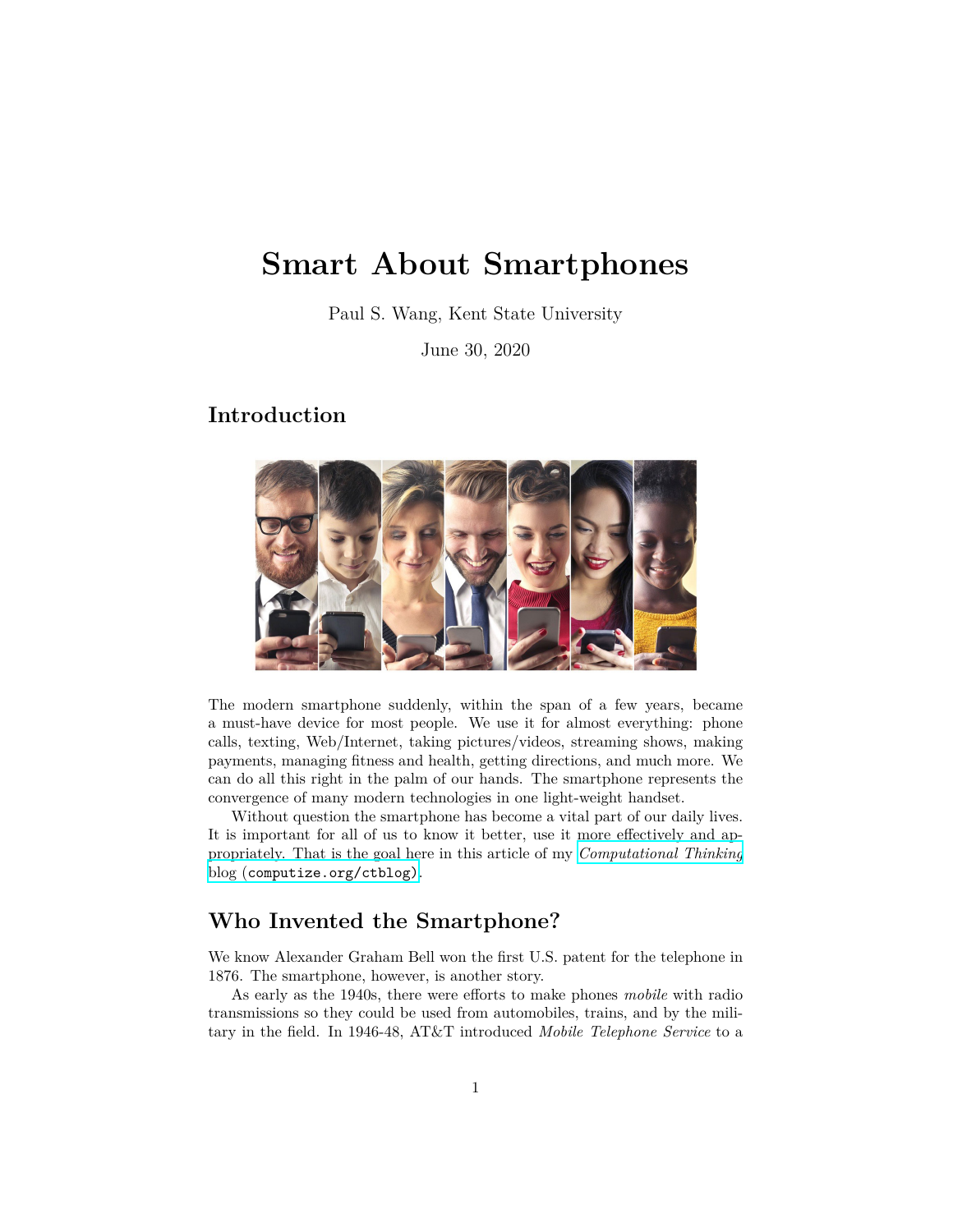number of towns and highways in the U.S. The first mobile phones weighed 80 pounds each.

Mobile phones became *cell phones* when coverage areas were divided into cells. Each cell has its own directional antennas on a transmission tower. This enables reusing radio frequencies and handing ongoing phone calls off from one cell to the next. The 1990s saw cell transmissions move from analog to digital and the development of the GSM (European) and CDMA (US) standards. The 2G era brought explosive growth of mobile phone use.



In August 1994, IBM released Simon that rolled a cell phone, a pager, a fax machine, and a touch-screen PDA into one hand held device (Photo credit: Irish Times article). Although not a commercial success (discontinued February 1995), it is perhaps the first smartphone. Then came the successful Blackberry from Research In Motion (Canada) which brought many advances to smartphones. Today the company is no more. Meantime, the Apple iPod shaped how people used portable devices leading to the iPhone (2007) which was the best smartphone consumers had ever seen. With a price about \$500, people stood in line to buy the iPhone and subscribe to its exclusive carrier AT&T.

## **What is iOS? Android?**

These are the two dominant mobile operating systems for smartphones and tablets. The iPhone runs *iOS* which is Apple proprietary and built upon the same kernel as macOS. *Android* is an open source (free for all) system developed by Google based on the Linux kernel and other open source software around 2007-2008. Name any smartphone other than the iPhone, chances are it runs a version of Android. According to statcounter.com, for 2019, mobile operating system market share worldwide was about Android 75.8% and iOS 22.9%. The iPhone is usually three times more expensive than Android phones.

Smartphones are wonderful. One convenient handset can combine a touchscreen tablet, a mobile phone, still/video cameras, plus additional devices such as microphone, speaker, flash light, global positioning, and other sensors.

On top of all that hardware you have a huge variety of software (apps), a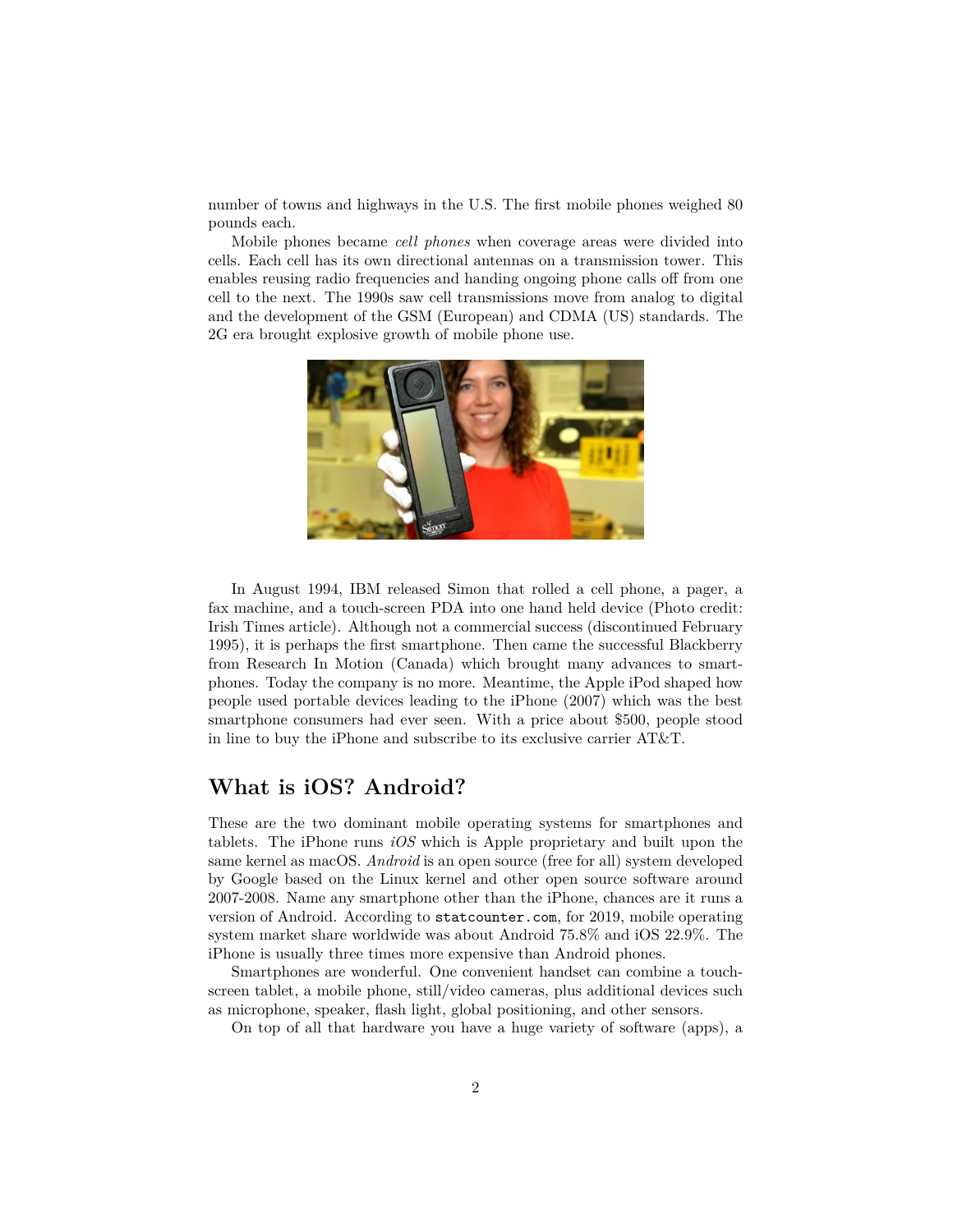few are built-in but many others are easily installed by downloading from the Apple App Store or Google Play.

Remember the App Store or Google Play is your central control for all apps where you may find, download/install, uninstall, update, and configure apps either individually or as a whole. For example, you may consider allowing automatic update for all apps when the phone is connected to WiFi.



The modern smartphone, providing so many useful functions, is no wonder a little complicated. Let's explore the many aspects of a smartphone.

## **The Cell Phone Aspect**

You can't call anyone except 911 if the phone does not have a SIM (Subscriber Identity Module) card from a wireless service provider such as Verizon, AT&T, T-Mobile, and so on. With a SIM inserted all you need is a strong enough signal from a near-by cell tower to make/receive phone calls and to send/receive text messages. Simply put, texting is nothing more than sending a textual message to a particular phone number. The phone will automatically log all calls and text messages made and received.

Be aware that prolonged phone use, especially texting or watching videos, can hurt your neck. The syndrome, known as *text neck*, is caused by the head bent downward and not moving which puts additional pressure on the neck.

Radiation can be another concern. If you don't want the phone next to your ear, you can use the *speaker mode* which also allows several people around the phone to join the conservation. You can put the phone call *on hold* to pause the call and resume a bit later. While holding a call, you may use the phone to check email, look up a web page, or make another phone call.

While on the phone, you can answer another incoming call. You may also add a call to turn it into a conference call. An audio recording app, such as Easy Voice Recorder or Audio Recorder, allows you to record incoming phone calls or to make recordings in general. A video recording app, such as DU Recorder or AZ Screen Recorder, can record video calls.

You can customize the ring tone or put the phone in vibrate mode to avoid bothering others. It is polite to do in movie theaters and such. If you don't want to be bothered at all, turn on the *airplane mode* which turns off all wireless transmissions including cellular, wifi, bluetooth, GPS. Many also use this feature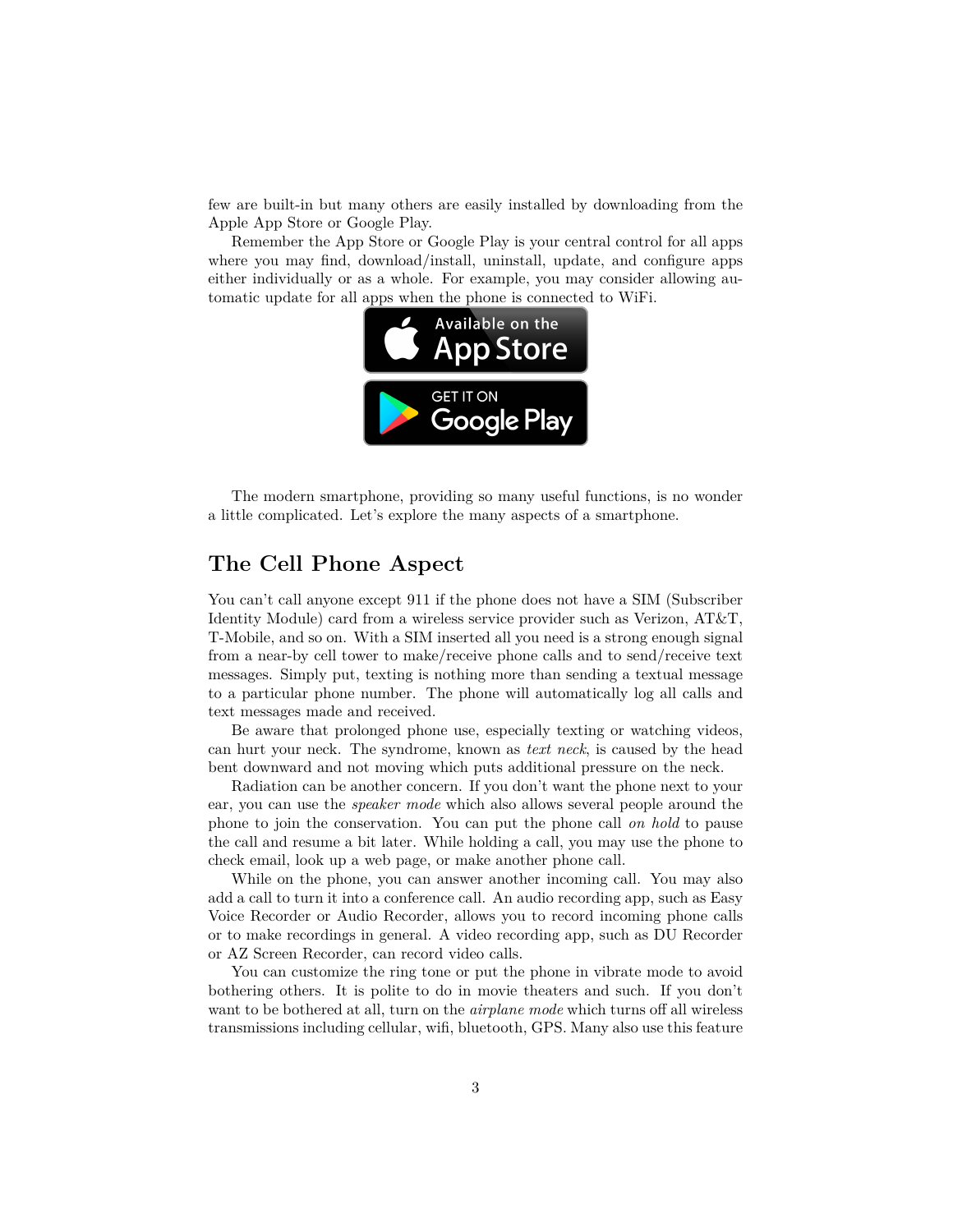to save battery power. Airplane mode let's you use what you already have in the phone while preventing any wireless communication to/from it. Turn off airplane mode and your phone comes back alive to the outside.

Other things you can do include block/unblock calls, call forwarding, log calls, and manage caller IDs.

## **Short Codes**

The *Unstructured Supplementary Service Data* (USSD) is a protocol allowing cell customers to access/set account information and features by dialing *short codes* right from their phone. For example, dialing the short code #BAL# (#225#) displays your account balance, #NUM# (your phone number), \*#06# (Phone's IMEI number).

Other codes control call forwarding, call waiting, voice mail, and so on. The complete list of short codes are available from your cell service provider. You can check them online and use them as you like.

### **Protecting Your Phone**

Your SIM card stores data such as subscriber identity, billing information, mobile phone number, network authorization data, personal security keys. It may also store contact lists and text messages.

Each SIM card comes with a default PIN code (usually "0000"). When you turn on your phone, it asks you to enter the PIN and connects to your cell network only after getting the correct PIN. This is important protection and you should always set your own PIN to replace the default one.

If incorrect PIN codes have been entered 3-5 times in a row, the SIM card becomes *locked*. But it can be unlocked with a *PIN Unblocking Key* (PUK) which is given to you when you first got your SIM card. Keep your PUK in a safe place away from your phone as it is the key to unblocking your SIM and establish a new PIN code. Note that if you enter the wrong PUK 10 times in a row, the SIM will be permanently blocked, and you'll need to purchase a new SIM card.

In addition to the SIM PIN, you should also set up a phone unlock pattern and/or fingerprint, face recognition unlock feature on your phone.

Don't leave your phone lying around, always keep it with you, and don't leave home or any other place without it.

#### **The Tablet Aspect**

For your smartphone to function as a tablet computer, it needs an Internet connection. There are two ways: through a WiFi connection and through a cellular data connection. Of course your home WiFi as well as public WiFi hot spots do not incur additional cost. Data plans by cell carriers can be expensive.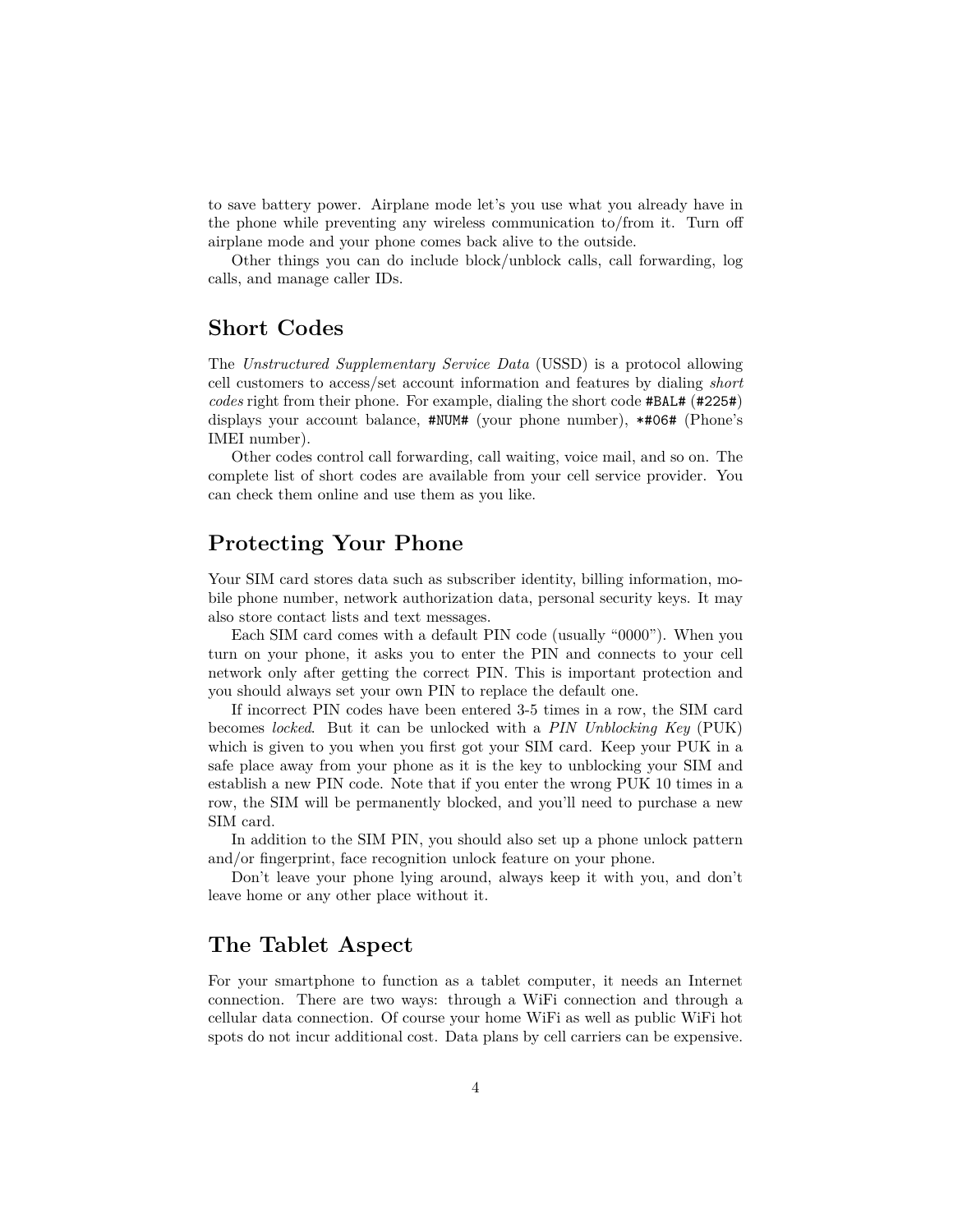Having connected to the Internet, you can do *video chat* which is, in many respects, better than phone calls because the calling parties can see one another.

Popular chat apps include Skype, Google Duo/Hangout, FaceTime, Viber, WhatsApp, Facebook messenger, etc. Better yet, these usually are free. But remember, the chat parties must first start and login to their video chat app. A big advantage of video chat is the fact that you can share live images of people, objects, and scenery via the smartphone's front and back cameras. Taking this one step further, you can conference on-line with apps such as Zoom.

Playing video is of course popular and a smartphones allows you to stream video anywhere with an Internet connection. What displays on your small screen can usually also be *cast* to your big-screen smart TV. Basically, anything you can do on a laptop computer you can do on your smartphone including listening to music, radio programs, and audio books. Of course, you can surf the Web, send/receive email, shop online, and much more.

### **Working Out**

Do you exercise for better fitness? You can use a smartphone to track the distance or count the number of steps while jogging or walking, not to mention playing your favorite music to keep you in rhythm. With various fitness apps and associated gear, you can time your workout, log your progress, monitor heart rate, even estimate blood pressure.

You can also find many weight loss apps to manage your overall fitness.

## **Mobile Payments**

You can use your smartphone to make payments at stores and vendors. It is convenient and contact-less, avoiding physically touching the payment terminal.

Basically you first install a mobile payment app such as Apple Pay, Google Pay, Alipay. Then follow instructions to add one or more *payment methods*, usually credit cards, debit cards, Paypal and so on.



Once set up, you can use your smartphone to make payments usually by simply placing it next to the vendor's payment terminal. Data is transferred via NFC (*Near Field Communication*) between two devices next to each other.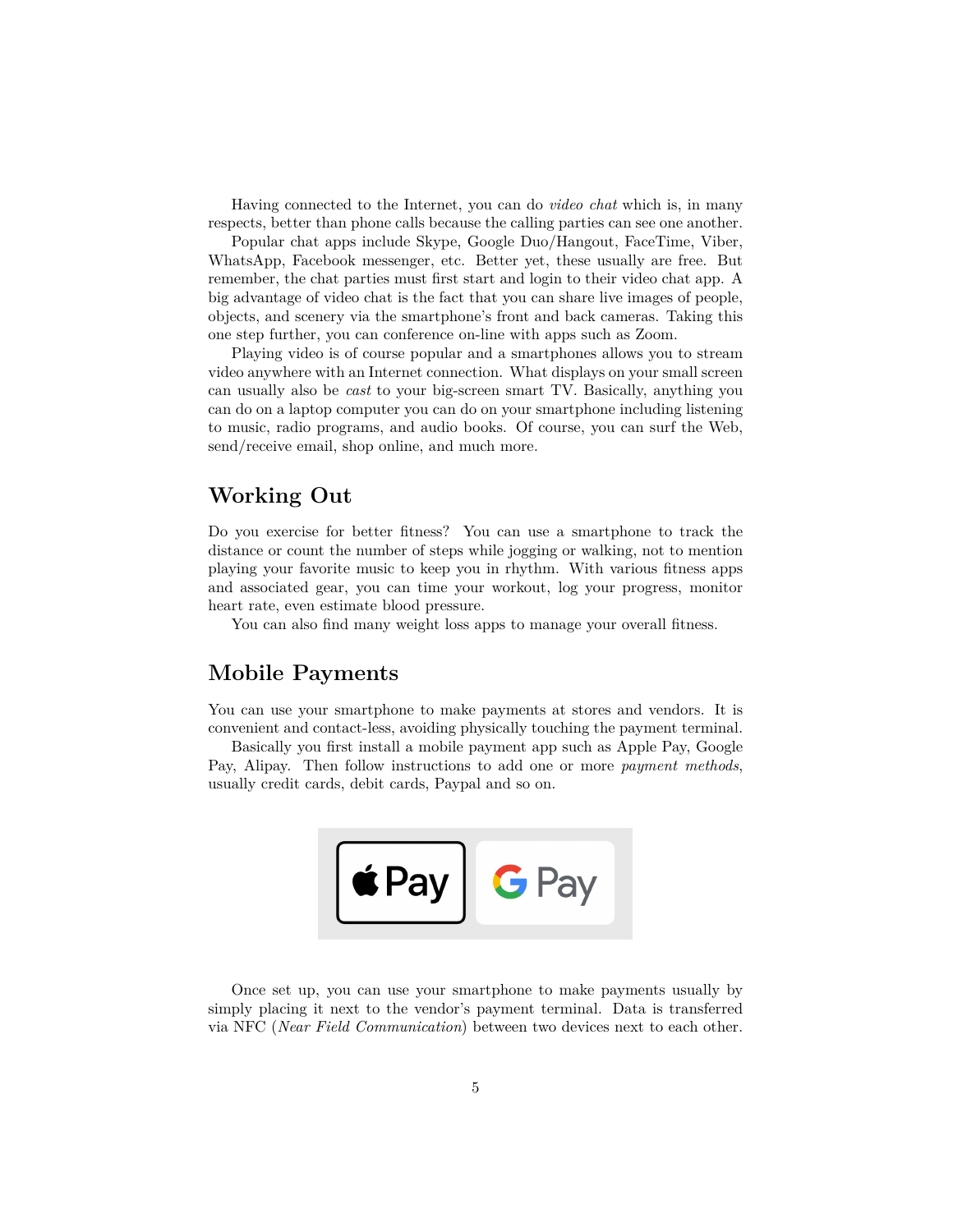Make sure your phone has NFC turned on. When you have no need for NFC, turning it off makes sense and saves power.

For most people mobile pay is simply pay by credit card without using the physical credit card. It is more convenient and also more secure. With mobile pay you can also directly send/request money from family and friends.

Vendors can receive payments with their smartphones. Popular apps include Square, Paypal/Venmo, Zelle, Cash and Payanywhere. They all make sending and receiving cash/credit-card payments via your phone quick and easy with little or no cost involved.

#### **Voice Commands**

Perhaps one of the most satisfying experience with a smartphone is to say what you want and get it done. The underlying speech recognition and generation technology is amazing but we won't go into details except to say that rapid pattern matching and big data are involved. Thus, the phone needs to be Internet-connected.

Personal assistant apps such as Google Assistant, Alexa, and Siri all rely on speech technologies to listen to user commands and to give verbal answers. When giving a voice command, we need to say a short *wake-up phrase* to activate the speech recognition program. Examples are *OK Google*, *Hey Google*, *Alexa*, *Hey Siri*. You can also set your own wake-up phrase to something you like. It is also possible to touch a microphone icon or holding down the home button to give a voice command directly.

With your own voice, you can initiate a call or text (*call Mom*, *text/tell Joe Smith*), change settings (*flashlight on/off*, *battery saver on/off*, *WiFi on/off*, *Bluetooth on/off*), play music/radio/video (*play Pandora*, *Watch Star Wars*), set alarms, timers, calendar entries, reminders (*set an alarm for 3:30 PM*), get facts, ask for directions, and search the Web (*what is the weather*, *what is the time/date in Beijing*, *what is 15 percent of 58*), and much more.

Search for the complete list of voice commands for your phone online or say *the complete list of voice commands*. Remember voice recognition works not only in English but also in other major languages such as Chinese, Japanese, French, Spanish, etc.

Other apps that accept voice input include Google Translate, Google Maps, speech to text conversion apps, and many others. Consult instructions for individual apps for details.

#### **In-car Use**

Whether you are driving or walking, modern GPS navigation devices make going to places as simple as following turn-by-turn directions. A smartphone can become a navigation tool because it usually has a build-in global positioning sensor. That, plus a navigational map, then you are in business.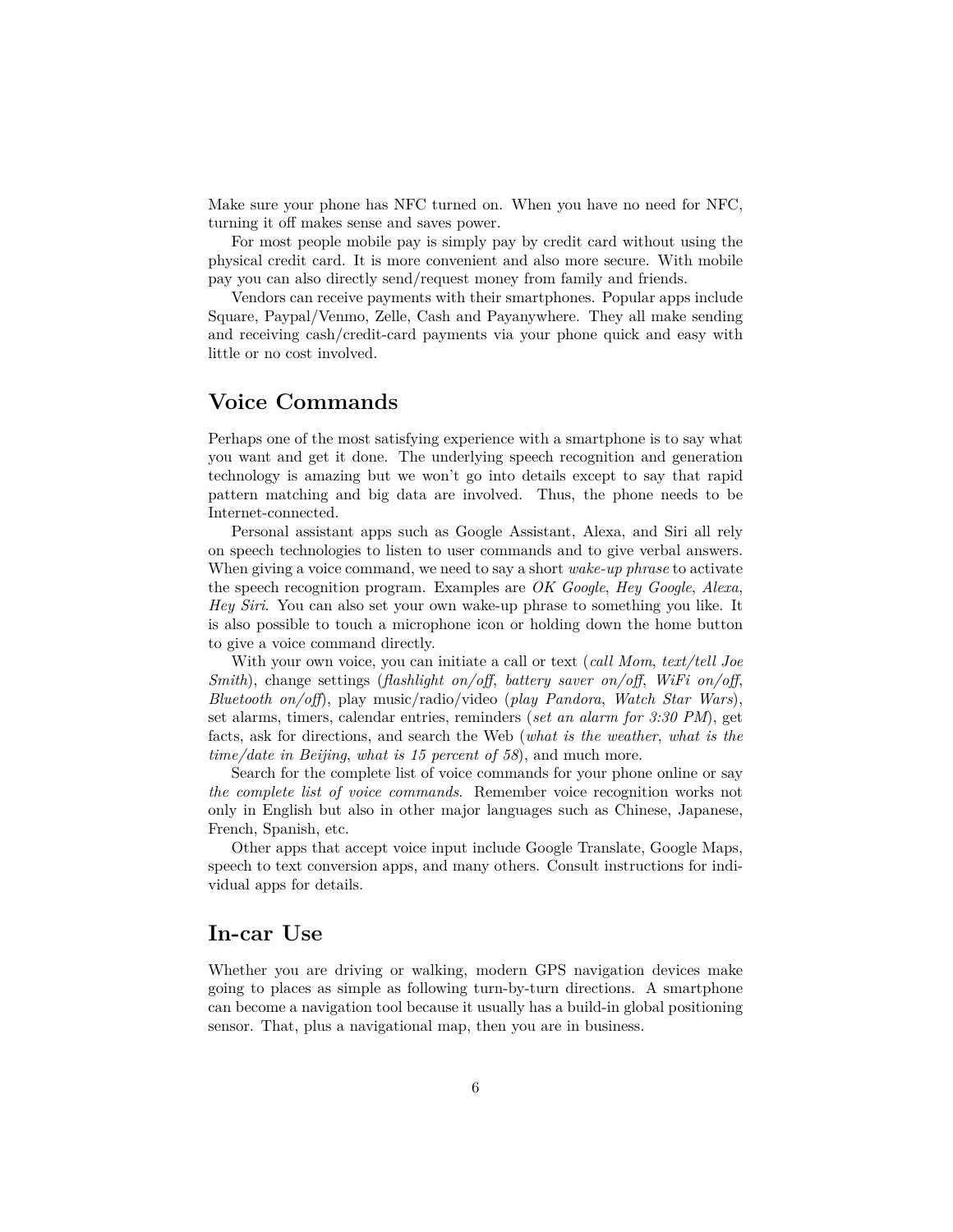This usually means you need to have an Internet connection while moving or you had the needed maps already downloaded into your phone. For example, with the Google Maps app you can download and save regional maps for offline use.

Dedicated GPS devices have maps built-in but that can become outdated. Then you need to pay for updated maps. With the smartphone approach you will be always working with the most current maps. You can pair your phone via Bluetooth to an in-car media system for an improved experience.

Apps such as *Android Auto* (from Google) and CarPlay (from Apple) are examples that pair with compatible car systems for messaging, hands-free calling, audio streaming and navigation.

Talking on the phone while driving is dangerous. Set your phone's *drive mode* options to refuse incoming calls. The phone can even go into drive mode automatically when the car is moving.

### **The Camera**

The quality and capabilities of cameras on modern smartphones vary a lot, ranging from very very good to just OK. Usually you will find front and back cameras and a built-in camera app. You can take photos (with/without flash assist) in day/night mode, portrait/scenery mode, zoom in/out, take selfie (use the front camera) and so on. Timer delay is supported but rarely useful. You can also take video in 720P, 1080P, and even 4K. Slow motion videos are also possible.

For better and more advanced camera apps, search for recommendations online and download from your app store. For more detailed control of the camera and how to take professional or studio quality photos/videos, you need to really study not just the manuals but learn digital photography, subjects way beyond this article.

The best thing about taking photos/videos with your smartphone is that you can share them immediately with others by simply tapping the share icon in the camera app or the gallery app. For email consider using the JPEG format with a  $640x480$  or  $800x600$  pixel size (4:3 aspect ratio). If your camera app does not have a setting for the pixel size, use a photo resizer app to scale down the full resolution photos (usually too big to go through email) to the desired size before emailing.

Other apps use the camera to scan QR codes, Barcodes (i-nigma), even documents (Adobe Scan). To capture your smartphone screen, you don't need a camera, just push the power button and choose screen capture to get an image of the screen.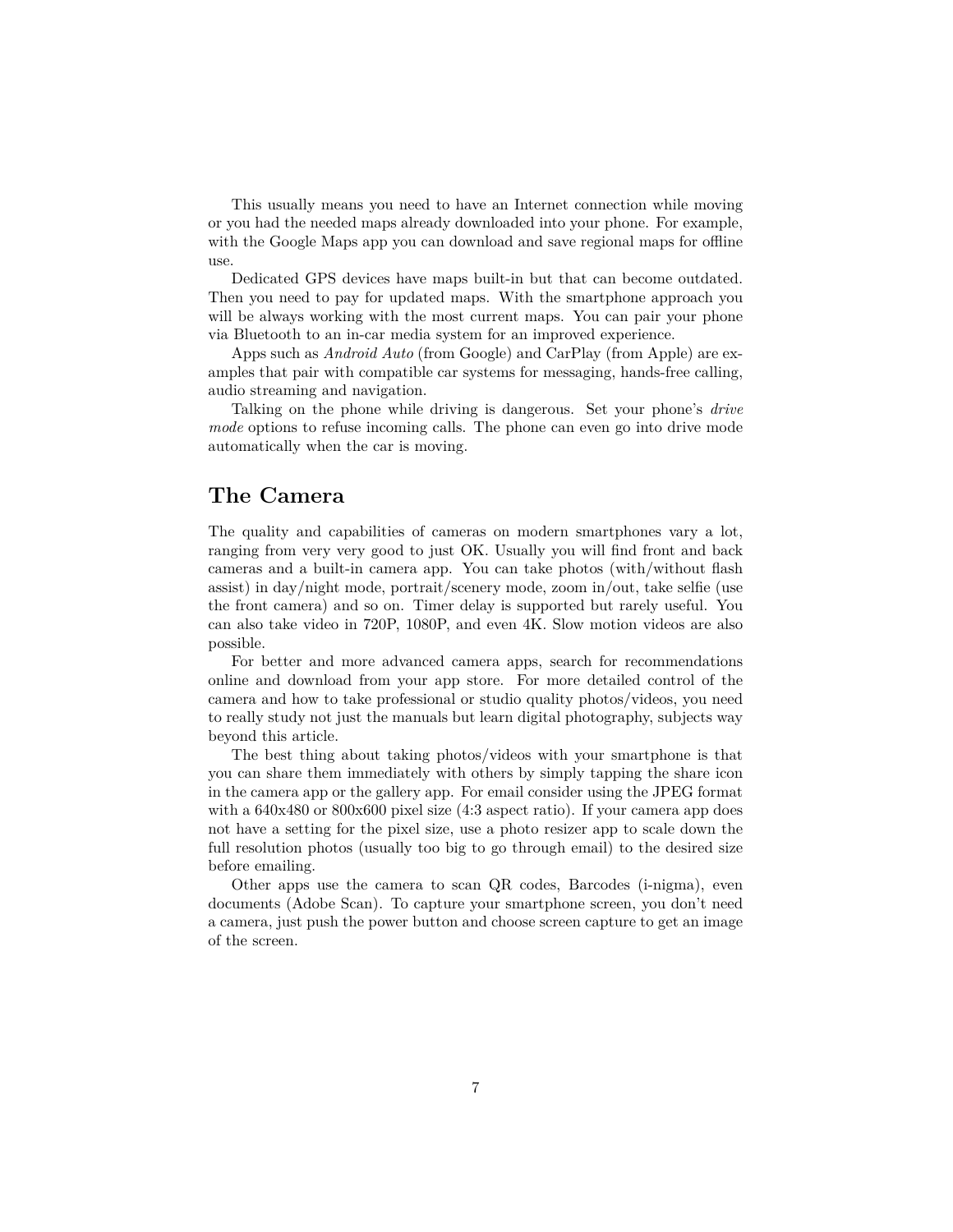## **Phone Security**

Because you depend on your smartphone so much, and because others use your phone to authenticate you (send security codes to you, for example), and because it stores so much private data, it is of the utmost importance that you keep your phone secure and always with you.

Always keep your SIM PIN and phone unlock key to yourself. Keep them together with your other login information in an encrypted file on another computer. For convenience, you can keep that same file in your phone as long as it is encrypted with an app such as *TextSecure* and *Crypt4All*.

Don't download any file or open any email attachment from strangers. According to The Guardian, Amazon.com boss Jeff Bezos' iPhone was "hacked in 2018 after receiving a WhatsApp message that had apparently been sent from the personal account of the crown prince of Saudi Arabia ... included a malicious file."

Backup your contacts, list of apps and their associated data as well as other useful information on cloud storage (Google Deive or Dropbox, for example). Phone backup/restore apps make this very easy.

## **What is 5G?**

In the USA, current cell phones operate on 4G LTE networks which are up to ten times faster than 3G networks. 5G is the next evolution sponsored by the 3rd Generation Partnership Project (3GPP) and International Telecommunications Union (ITU).

5G promises much faster speeds (up to 100 times faster than 4G) and serving much more densely populated mobile devices, opening the door for *Internet of things*, *Smart Cities* and more.

Because 5G uses new radio spectra and new tower stations, it will be rolled out in stages. The first stage involves adding new spectra to the current 4G LTE for more speed (about 20% faster). And you need compatible phones to enjoy the added speed. Eventually 5G will be separated from 4G in stand-alone mode. In the USA, we are a few years away from that. China is ahead and moving much faster to deploy and use 5G in and outside China.

## **Too Much of A Good Thing?**

Smartphones are convenient and powerful. But, as with any tool, misuse or overuse would be inappropriate or downright dangerous.

Have you seen a couple, sitting face to face across a table of fine food, looking down and playing with their phones and not talking or relating to each other? Is that not sad?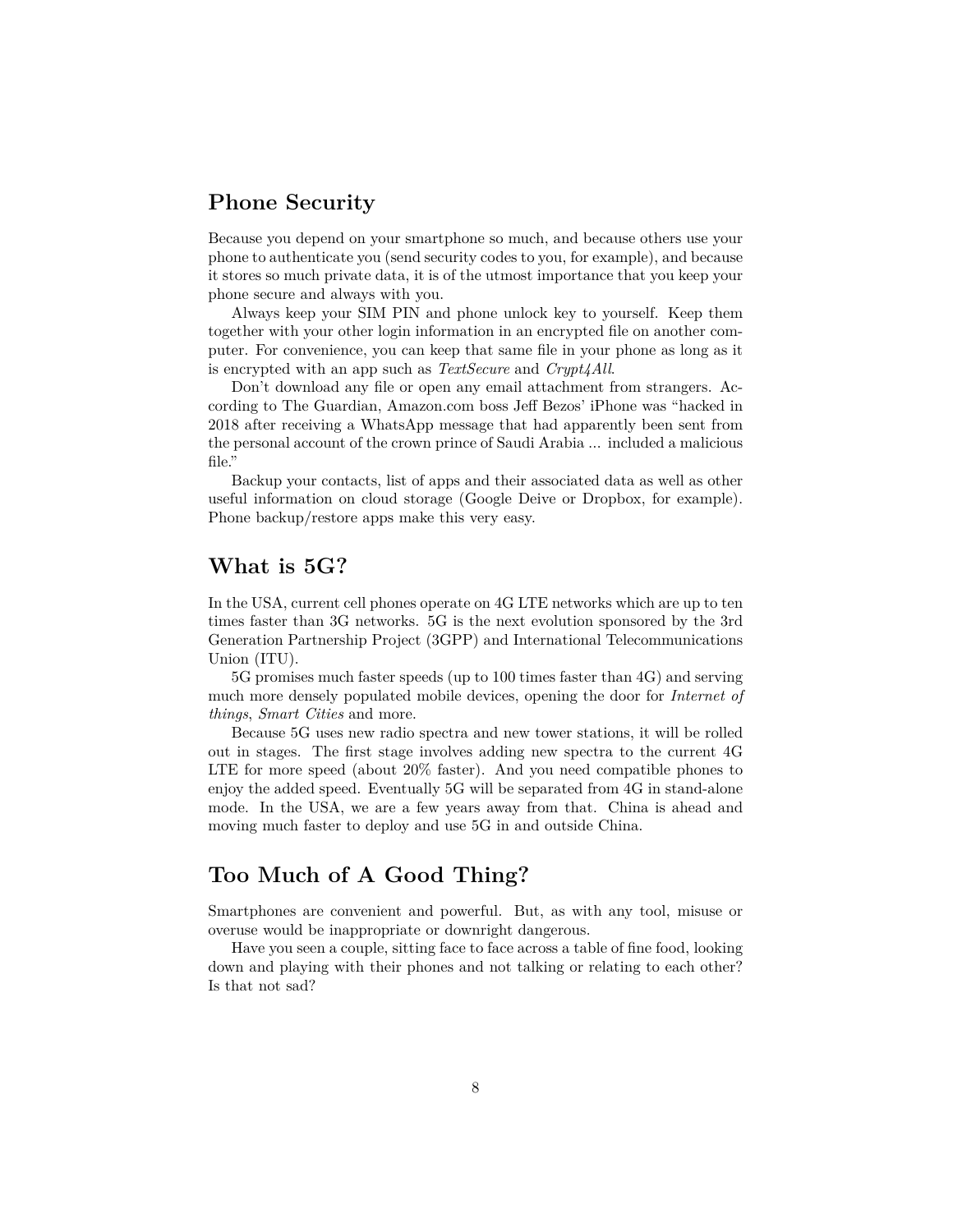

Smartphones can be a distraction in many other situations, including answering calls during a conversation/meeting. Doing so while driving is known to cause accidents (Photo credit: bmwblog.com).

According to Reuters, "*The Metrolink commuter train plowed into a Union Pacific freight locomotive on September 12 in Chatsworth, California, killing 25 people and injuring 135 ...*" And records indicate that the train engineer was texting seconds before the crash. This example is among many accidents worldwide related to operator cell phone use.

In the USA, all states have passed their own *Distracted Driving Laws* restricting/prohibiting cell phone use, especially texting, while driving.

Too much cell phone radiation might lead to health problems such as brain tumors and skin cancer. With nonstop use, light from the display screen can lead to eye-strain and sleep deprivation.

Overuse may also cause many psychological issues such as loneliness, being suspicious all the time, feeling self-centered and so on. Texting too much not only isolate you from face-to-face human interactions but also can cause text neck.

Children, and some adults, can easily become addicted to the smartphone and that can cause many problems.

Another concern is privacy. Your smartphone gives away your location and your travels because cell towers track your phone. The phone also has cameras, microphone, and many other sensors that can be accessed by apps (legitimately or not) to spy on you. According to The Verge (Feb. 27, 2020), "*The Federal Communications Commission plans to fine four mobile phone carriers a total of \$200 million for making consumers' real-time location data available to third parties ...*"

In short, too much of a good thing is always a bad thing. And we all need to be smart about smartphones and not put all our eggs in one basket.

## **Social Distancing**

Cellphones and online communication keep all of us going during the difficult days of the COVID-19 pandemic, making it easier to practice social distancing